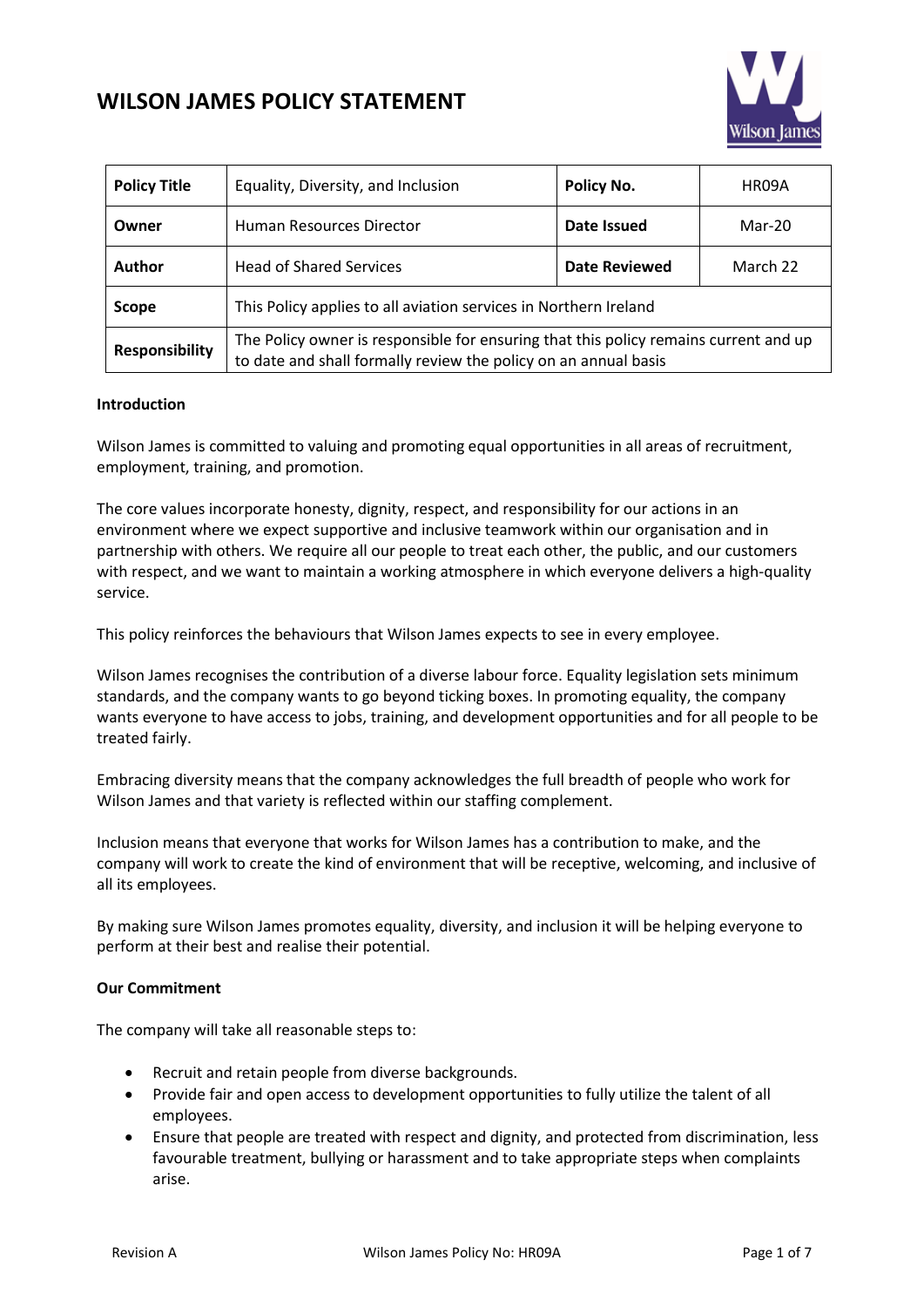

### **Demonstration of Commitment**

The company will ensure that this policy is put into practice by developing an overarching equality, diversity, and inclusion strategy, linked to our business objectives and corporate strategies. The company will take the following steps:

- Provide regular communication about equality, diversity, and inclusion.
- Establish monitoring systems that enable the business to understand where it is making progress and where it needs to improve.
- Provide ongoing training and development on the positive impact of equality, diversity, and inclusion.
- Create an environment where people can challenge any potentially discriminatory behaviors.
- Managers and key decision makers will be trained about equality legislation and its key implication on the business.
- Opportunities for employment, promotion, transfer, and training will be advertised widely. All applicants will be welcomed, irrespective of gender or marital/family status, race colour, nationality, ethnic or national origin, disability, age, sexual orientation, religion, belief, or any other characteristic protected by law.
- Complaints about discrimination, harassment or bullying will be regarded seriously and investigated, which may result in disciplinary sanctions, and even dismissal.
- Training and development opportunities will be provided in a non-discriminatory way.

This policy applies to all employees of Wilson James Ltd operating within our Northern Ireland sites.

### *Managing Workplace Diversity*

'Managing Workplace Diversity' is a more effective way of dealing with equal opportunities issues. It emphasises the business and personal benefits that accrue from valuing the differences between people, rather than just complying with the law. Organisations that grasp the additional business opportunities generated by managing diversity effectively are far more likely to enjoy sustained competitive advantage than those who do not.

### *Why is it important?*

- It is against the law to discriminate directly or indirectly in recruitment or employment because of a protected characteristic.
- It is essential that we attract and retain the most talented people to continue to compete successfully in the security and logistics support services market. Skills and ability are not, for example, the preserve of one ethnic group or one gender; by recognising this we can widen our recruitment pool and maximise the potential of our existing employees.
- We are committed to providing service excellence to all our customers and we believe that this can be better achieved by a workforce that values and reflects the diversity of our society.
- We operate in an increasingly diverse society. To enhance business opportunities, we should reflect and value that diversity in our advertising, marketing, and sales strategies.
- It has been established that employees' motivation and commitment increase if people feel valued and perceive that they are being treated fairly. Evidence from a range of sources also indicates that diversity results in more creativity and higher productivity.
- Finally, but not least, there are several laws that set out how employers and individuals should act. The most important one is the: Equality Act 2010.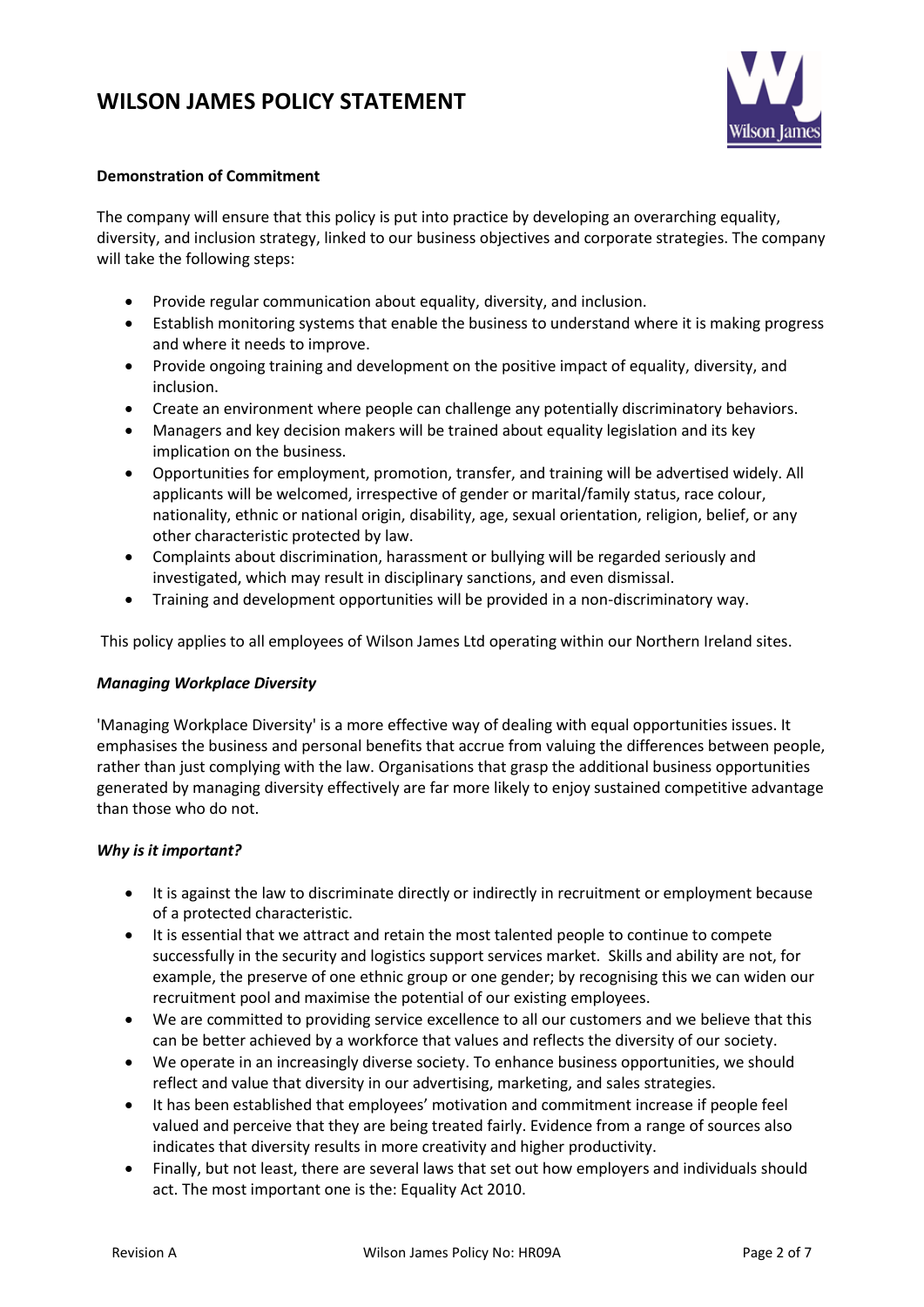

### **Recruitment, advertising, and selection**

The recruitment process will result in the selection of the most suitable person for the job in terms of relevant experience, abilities, and qualifications. The Company is committed to applying its equal opportunities policy statement at all stages of recruitment and selection.

Advertisements will aim to positively encourage applications from all suitably qualified and experienced people. When advertising job vacancies, to attract applications from all sections of the community, the company will, as far as reasonably practicable:

- 1. Ensure advertisements are not confined to those areas or publications which would exclude or disproportionately reduce the numbers of applicants with a particular protected characteristic.
- 2. Avoid setting any unnecessary provisions or criteria which would exclude a higher proportion of applicants with a particular protected characteristic.
- 3. Where possible every effort will be made to recruit from areas which are underrepresented within Wilson James.
- 4. Ensure that a criminal conviction is not necessarily seen as a bar to obtaining a position and that each case will be assessed on an individual basis.

Where vacancies may be filled by promotion or transfer, they will be published to all eligible employees in such a way that they do not restrict applications from employees with a particular protected characteristic.

The selection process will be carried out consistently for all jobs at all levels. All applications will be processed in the same way. The staff responsible for short-listing, interviewing, and selecting candidates will be clearly informed of the selection criteria and of the need for their consistent application. Person specifications and job descriptions will be limited to those requirements that are necessary for the effective performance of the job. Wherever possible, all applicants will be interviewed by at least two interviewers and all questions asked of the applicants will relate to the requirements of the job. The selection of new staff will be based on the job requirements and the individual's suitability and ability to do, or to train for, the job in question.

With disabled job applicants, and with existing employees who are disabled or regarded as disabled in line with the Equality Act, the Company will have regard to its duty to make reasonable adjustments to work provisions, criteria, and practices or to physical features of work premises or to provide aids or services to ensure that the disabled person is not placed at a substantial disadvantage in comparison with persons who are not disabled.

If it is necessary to assess whether personal circumstances will affect the performance of the job (for example, if the job involves unsociable hours or extensive travel), this will be discussed objectively, without detailed questions based on assumptions about any of the protected characteristics.

### **Promotion and Career Development**

When making decisions on promotions and career development, managers should focus on the employee as an individual, with talents and experiences, rather than make assumptions based on their age, race, gender, marital status, or disability. Where, for example, jobs have been undertaken mainly by one gender or race in the past, efforts should be made to encourage others to apply for these posts.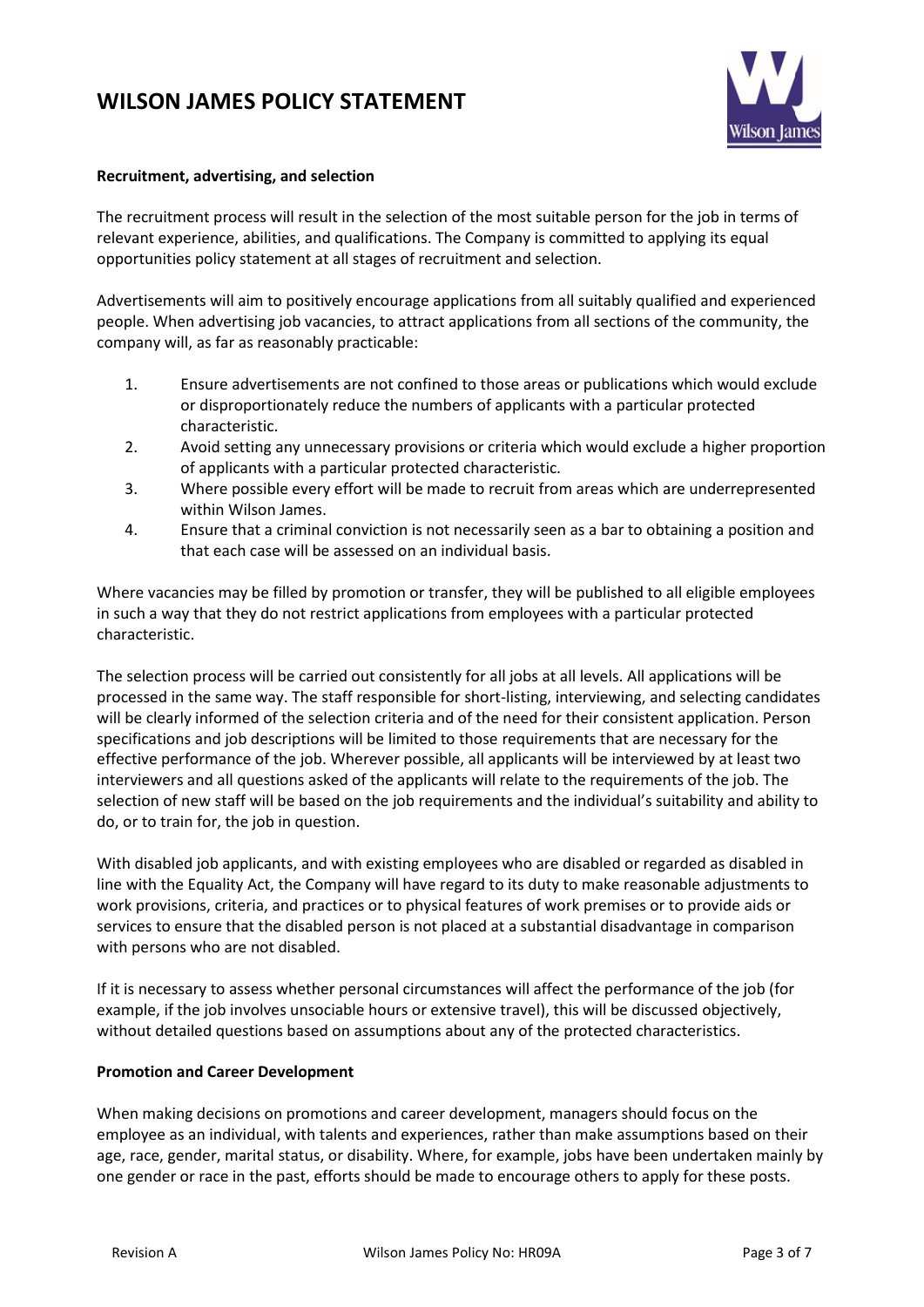

## **Training and Development**

The role of training and development is to improve performance in the job, to develop skills, and to prepare individuals for other roles and responsibilities. As with promotion and career development, managers should focus on the development needs of individuals. For example, priority should not be given to training a man in preference to a woman, and it should not be assumed that family commitments of either men or women will limit their career ambitions.

All training materials should be checked to ensure that the language and images used in them reflect the diversity of our employees and customers. Every effort will be made to accommodate the specific needs of disabled employees. A range of training options and media will be offered to ensure that all employees have equal access to training irrespective of location or hours of work.

### **Flexible Working**

Flexible working, such as job-sharing, can also assist the Company to retain the skills of valued employee who wish to continue their careers but who may have, for example, caring responsibilities outside of work.

### **Discrimination**

Direct discrimination occurs when, because of one of the protected characteristics (age, disability, gender reassignment, marriage and civil partnership, pregnancy and maternity, race (including colour, nationality and ethnic or national origins), religion or belief, gender identity, or sexual orientation), a job applicant or an employee is treated less favourably than other job applicants or employees are treated or would be treated.

The treatment will still amount to direct discrimination even if it is based on the protected characteristic of a third party with whom the job applicant or employee is associated and not on the job applicant's or employee's own protected characteristic. In addition, it can include cases where it is perceived that a job applicant or an employee has a particular protected characteristic when in fact they do not.

The Company will take all reasonable steps to eliminate direct discrimination in all aspects of employment.

### **Indirect discrimination**

Indirect discrimination is treatment that may be equal in the sense that it applies to all job applicants or employees, but which is discriminatory in its effect on, for example, one gender identity or racial group.

Indirect discrimination occurs when a provision, criterion, or practice (PCP), is applied to the job applicant or employee which is discriminatory in relation to a protected characteristic. A PCP is discriminatory if:

- It puts, or would put, the job applicant or employee at that disadvantage,
- It cannot be shown by the company to be a proportionate means of achieving a legitimate aim.

The Company will take all reasonable steps to eliminate indirect discrimination in all aspects of employment.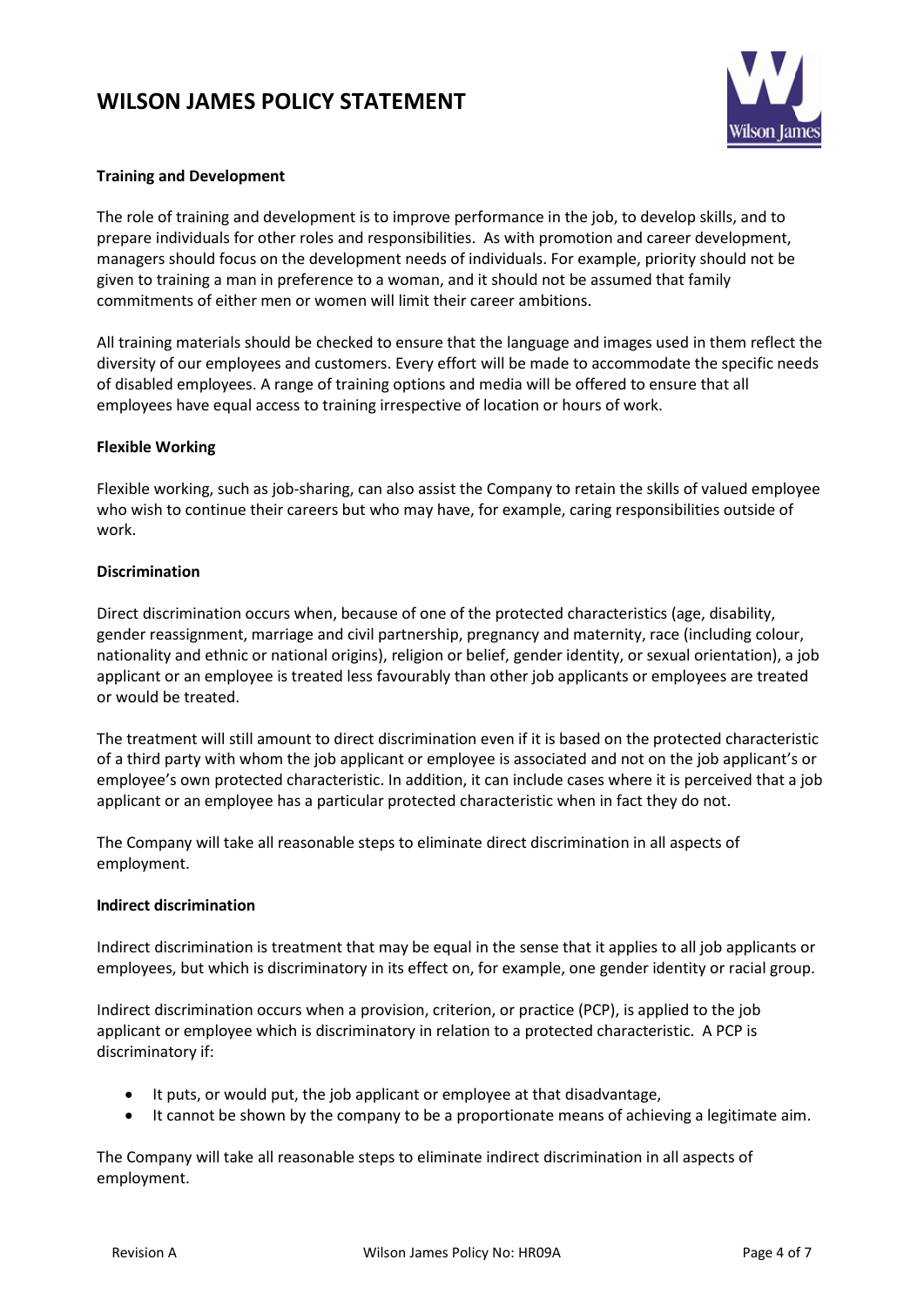

#### **Genuine Occupational Requirement**

In some instances, there may be a genuine occupational requirement or qualification which may be applied for a specific position e.g., female search officers.

When applying a genuine occupational requirement in a job advert Wilson James must be wary to ensure there is clear justification for its inclusion otherwise, they could be liable for a discrimination claim.

The Company must decide whether a genuine Occupational requirement may apply before advertising the job. In very limited circumstances if the company can show that someone with a protected characteristic (on grounds of age, gender, disability, gender reassignment, marriage and civil partnership, race, religion/belief, gender identity or sexual orientation) is central to a particular job then it can insist that only someone with that protected characteristic is suitable for the job. For example, if a security officer is required to complete searches on a female, then there would be a genuine occupational requirement for female security officers.

#### *Bullying and Harassment*

This policy covers bullying and harassment in the workplace and in any work-related setting outside the workplace, for example, during business trips and at work-related social events where an action detrimentally affects the organisation, colleagues, or the client.

Bullying can be characterised as offensive, intimidating, malicious or insulting behaviour intended to undermine, humiliate, denigrate, or injure the recipient.

An employee harasses another employee if they engage in unwanted conduct related to an antiharassment protected characteristic, and the conduct has the purpose or effect of violating the other employee's dignity, or creating an intimidating, hostile, degrading, humiliating or offensive environment for that other employee. The key is that the actions or comments are viewed as demeaning or unacceptable.

The unwanted conduct will still amount to harassment if it is based on the anti-harassment protected characteristic of a third party with whom the employee is associated and not on the employee's own protected characteristic, or if it was directed at someone other than the employee, or even at nobody, but they witnessed it. In addition, harassment can include cases where the unwanted conduct occurs because it is perceived that an employee has a particular protected characteristic, when in fact they do not.

Conduct may be harassment whether the person intended to offend. Something intended as a "joke" or as "office banter" may offend another person. This is because different employees find different levels of behaviour acceptable, and everyone has the right to decide for themselves what behaviour they find acceptable to them.

Behaviour which a reasonable person would recognise as likely to offend an employee will always constitute harassment without the need for the employee having to make it clear that such behaviour is unacceptable, for example, touching someone in a sexual way. With other forms of behaviour, it may not always be clear in advance that it will offend a particular employee, for example, office banter and jokes. In these cases, the behaviour will constitute harassment if the conduct continues after the employee has made it clear, by words or conduct, that such behaviour is unacceptable to him or her. A single incident can amount to harassment if it is sufficiently serious.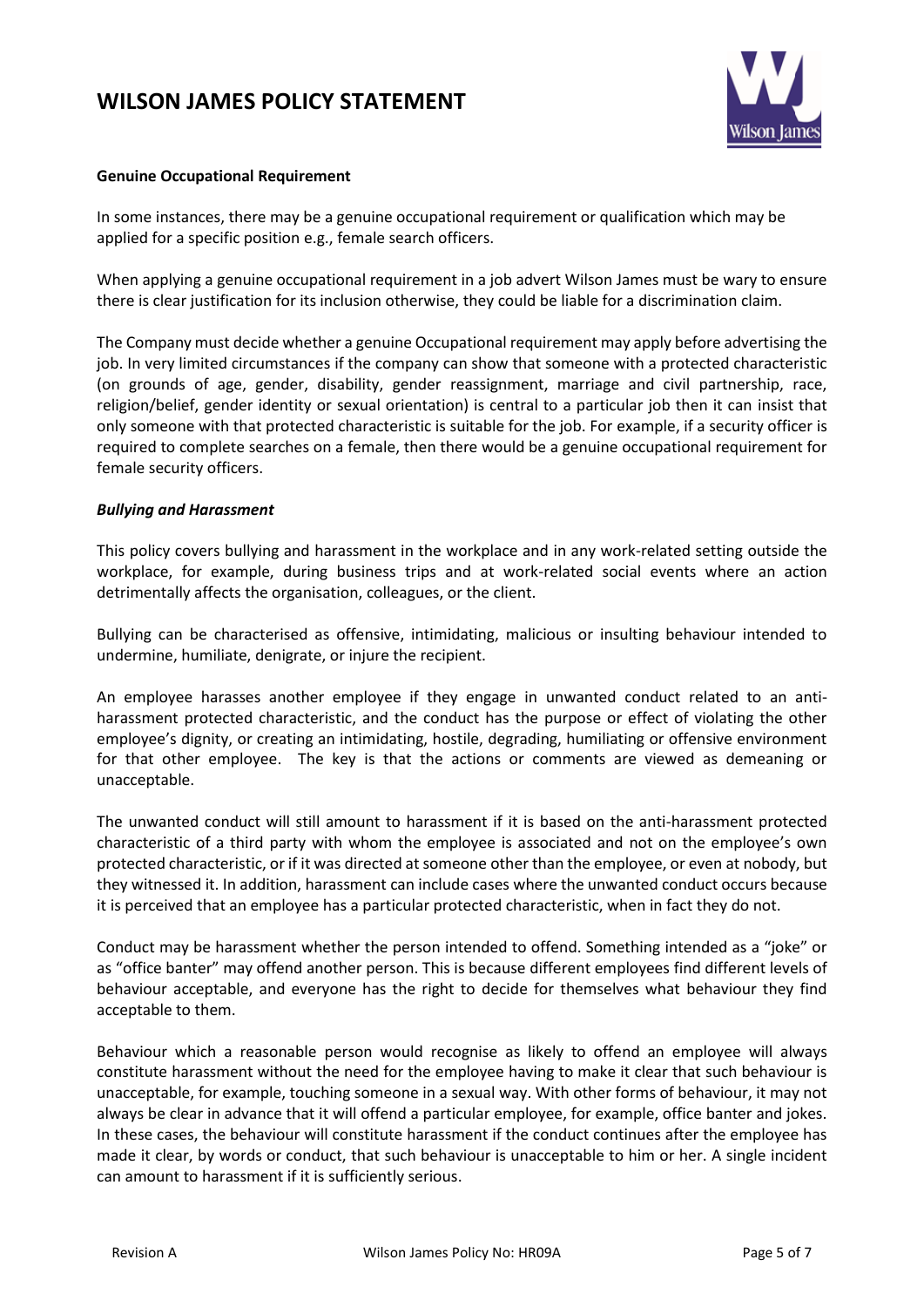

## **Examples**

Bullying and harassment may be verbal, non-verbal, written, or physical. Examples of unacceptable behaviour include, but are not limited to, the following:

- Unwelcome sexual advances, requests for sexual favours, and other conduct of a sexual nature.
- Subjection to obscene or other sexually suggestive or racist comments or gestures, or other derogatory comments or gestures related to a protected characteristic.
- The offer of rewards for going along with sexual advances or threats for rejecting sexual advances.
- Jokes or pictures of a sexual, sexist, or racial nature or which are otherwise derogatory in relation to an anti-harassment protected characteristic.
- Demeaning comments about an employee's appearance.
- Questions about an employee's sex life.
- The use of nick names related to an anti-harassment protected characteristic.
- Picking on or ridiculing an employee because of a protected characteristic.
- Isolating an employee or excluding him or her from social activities or relevant work-related matters because of a protected characteristic.

### **Responsibilities**

Managers shall:

- Lead by example and promote an organizational culture that is supportive of the benefits of equality, diversity, and inclusion.
- Ensure that this policy is implemented and communicated to all existing employees and new employees when they begin working for the company.
- Promote a professional and positive work environment by being inclusive and open, and challenging behaviour or decisions that breach this policy.
- Actively promote equal opportunities within the departments for which they are responsible.
- Identify the various behaviours and barriers that discrimination can take and understand the negative effect these can have on the company and its employees and customers.
- Dispel the myth that only certain types of people are suitable for certain types of jobs or training.
- Monitor the application of the equality, diversity and inclusion policy, and work towards eliminating any discriminatory practices which may be limiting the company's ability to achieve its objectives, thereby maintaining our reputation as a fair and responsible employer in the eyes of the company's employees, shareholders, customers, and the public.
- Take accountability for the timely and appropriate action to address and resolve bullying and harassment, and discrimination in their work area, in line with the Employee Relation's Policy.

Employees shall:

- Comply with the letter and spirit of this policy.
- Treat all colleagues, the public and our customers with fairness, respect, dignity, and honesty
- Understand the values and benefits of equality, diversity and inclusion and be aware of the various behaviours and barriers that discrimination can take, understanding the negative impact these can have on the Company, customers, and colleagues.
- To be sensitive to the potential impact of their own behaviour on colleagues, customers, and job applicants.